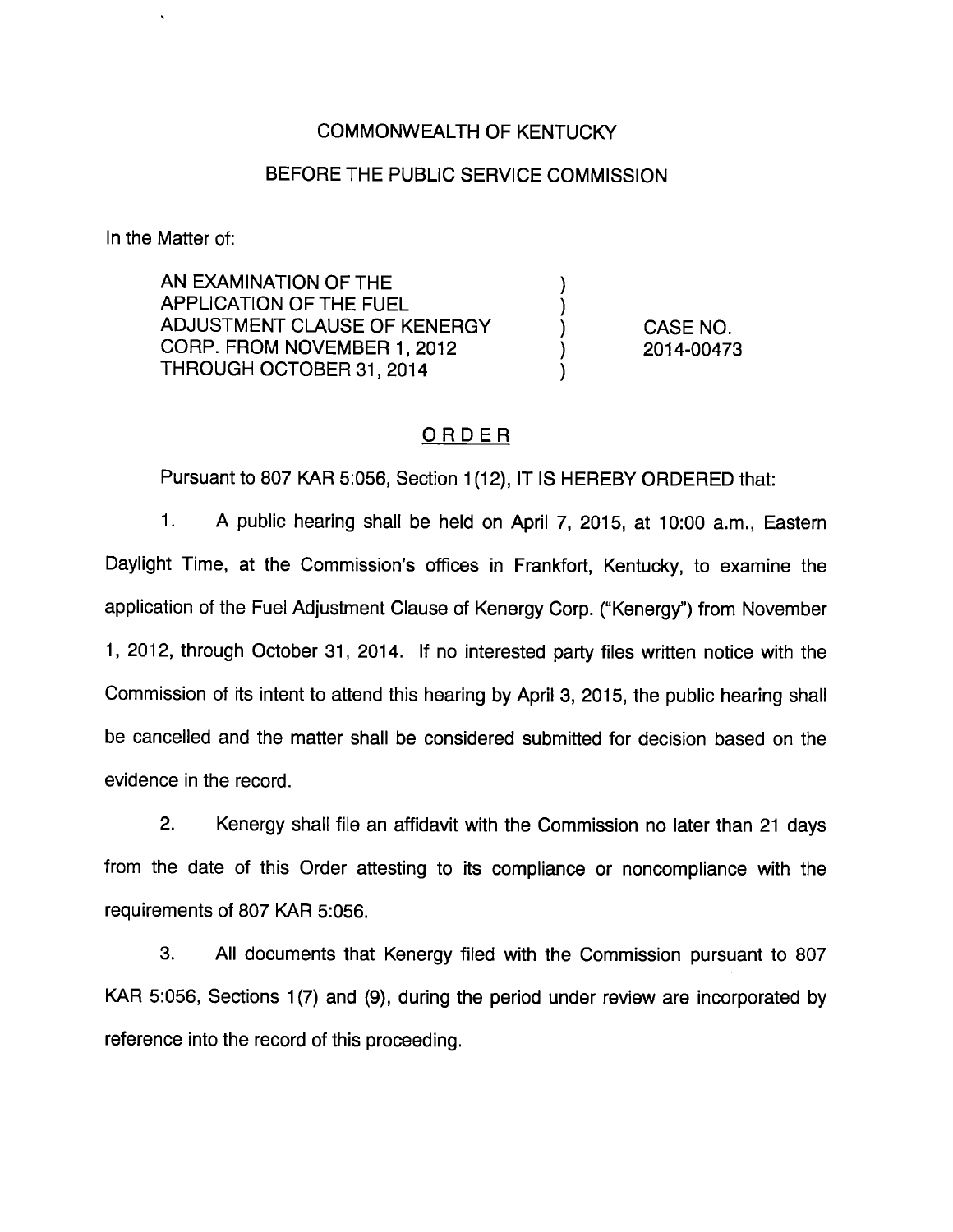4. Kenergy shall publish the following notice not less than seven days or more than 21 days prior to the public hearing in a newspaper of general circulation in its service areas or in a trade publication or newsletter going to all customers. Kenergy shall also file an Affidavit of Publication of Hearing Notice with the Commission no later than April 3, 2015.

> A public hearing will be held on Tuesday, April 7, 2015, at 10:00 a.m.. Eastern Daylight Time, at the offices of the Kentucky Public Service Commission, 211 Sower Boulevard, Frankfort, Kentucky, to examine the application of the Fuel Adjustment Clause of Kenergy Corp. for the period November 1, 2012, through October 31, 2014. Individuals interested in attending this hearing shall notify the Kentucky Public Service Commission in writing of their intent to attend no later than April 3, 2015. If no notices of intent to attend are received by that date, this hearing will be cancelled and the matter shall be considered submitted for decision based on the evidence in the record. Written notice of intent to attend this hearing should be sent to: Executive Director, Kentucky Public Service Commission, P.O. Box 615, Frankfort, Kentucky 40602.

5. The official record of the proceeding shall be by video only.

6. a. Kenergy shall file with the Commission, no later than 30 days from the date of this Order, its responses to all information requested in the Appendix to this Order. Responses to requests for information shall be appropriately bound, tabbed and indexed and shall include the name of the witness responsible for responding to the questions related to the information provided, with copies to all parties of record and the original and six copies to the Commission. When numerous sheets are required for an item, each sheet should be appropriately indexed, e.g.. Item 1(a). Sheet 2 of 6.

b. Each response shall be answered under oath or, for representatives of a public or private corporation or a partnership or association or a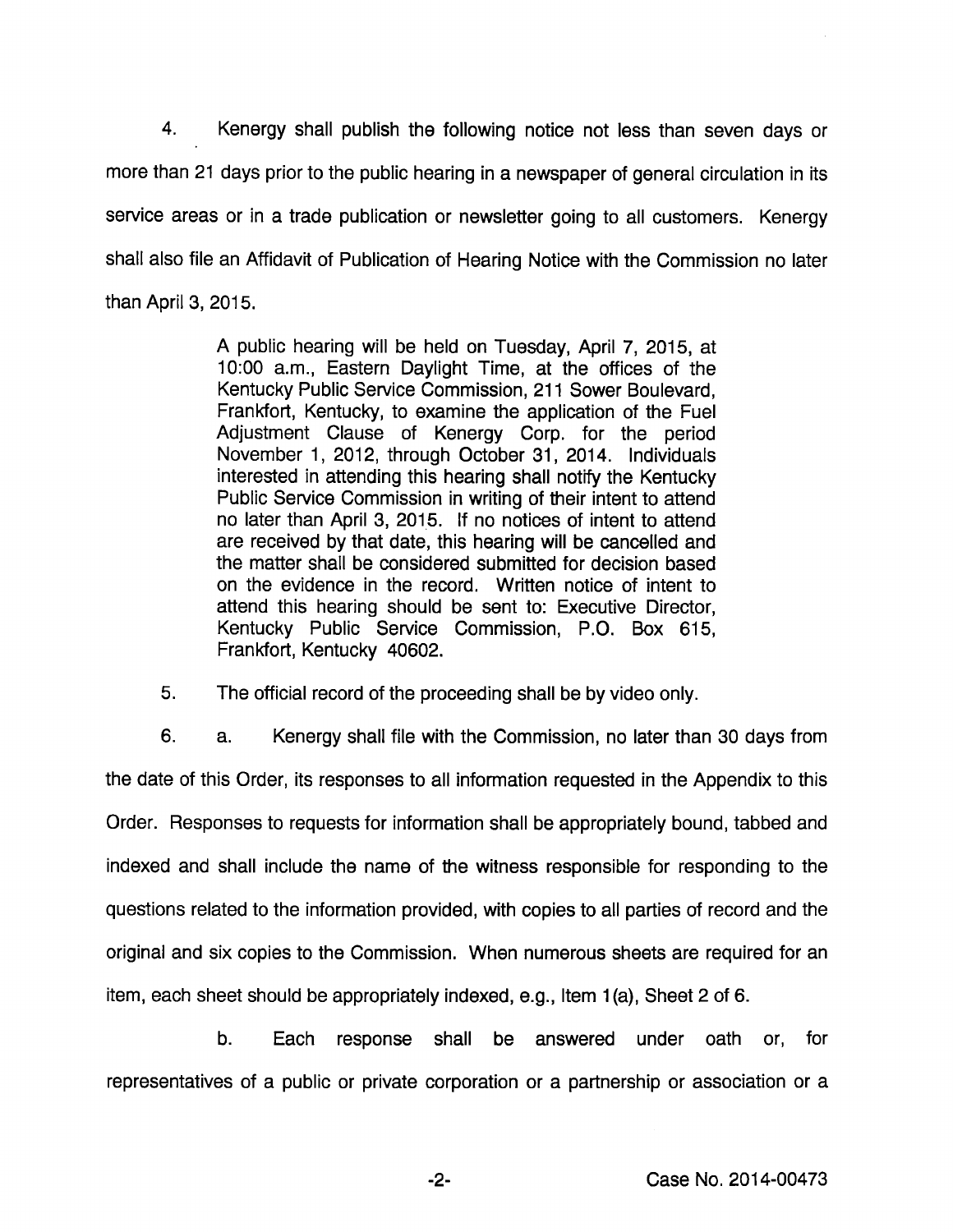governmental agency, be accompanied by a signed certification of the preparer or person supervising the preparation of the response on behalf of the entity that the response is true and accurate to the best of that person's knowledge, information, and belief formed after a reasonable inquiry.

c. A party shall make timely amendment to any prior response if it obtains information which indicates that the response was incorrect when made or, though correct when made, is now incorrect in any material respect.

d. For any request to which a party fails or refuses to furnish all or part of the requested information, that party shall provide a written explanation of the specific grounds for its failure to completely and precisely respond.

e. Careful attention should be given to copied material to ensure that it is legible.

f. A party filing a document containing personal information shall, in accordance with 807 KAR 5:001, Section 4(10), encrypt or redact the document so that personal information cannot be read.

By the Commission



ATTEST:

ans 2. Guernwald

Case No. 2014-00473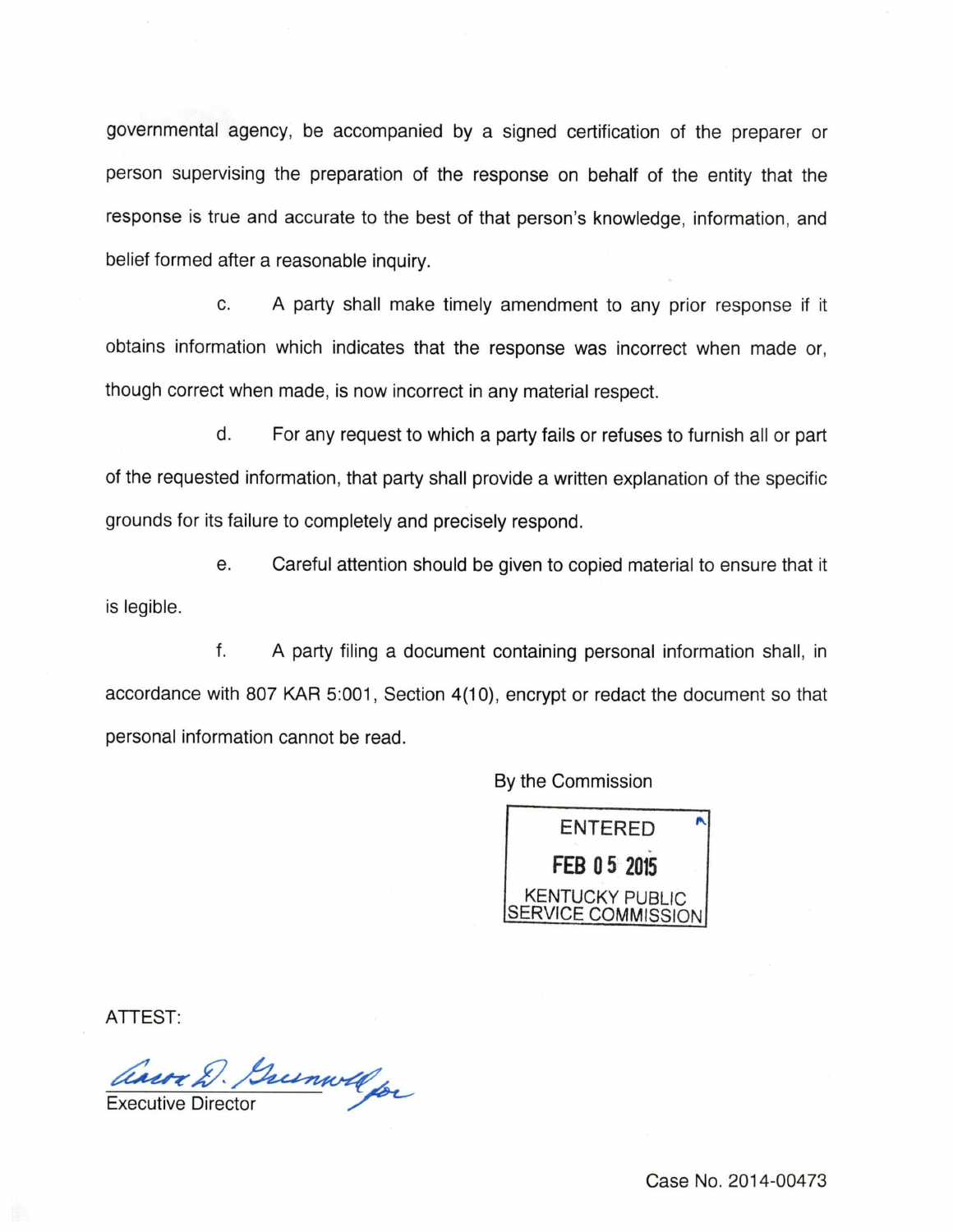#### APPENDIX

# APPENDIX TO AN ORDER OF THE KENTUCKY PUBLIC SERVICE COMMISSION IN CASE NO. 2014-00473 DATED FEB 0 5 2015

1. a. Provide a schedule of the calculation of the 12-month average line loss, by month, for November 2012 through October 2014.

b. Describe the measures that Kenergy has taken to reduce line loss during this period.

2. Provide Kenergy's monthly revenue reports (monthly billing summaries) showing the total revenue collected, including adjustments under the Fuel Adjustment Clause, as reported in Kenergy's monthly filings required by the Commission from November 1, 2012, through October 31, 2014.

3. Provide a schedule showing the calculation of the increase or decrease in Kenergy's base fuel costs per kWh as proposed by its wholesale electric supplier adjusted for Kenergy's 12-month average line loss for November 2012 through October 2014.

4. Provide a schedule of the present and proposed rates that Kenergy seeks to change, pursuant to 807 KAR 5:056, as calculated in Item 3 above, shown in comparative form.

5. Provide a statement showing, by cross-outs and italicized inserts, all proposed changes in rates. A copy of the current tariff may be used.